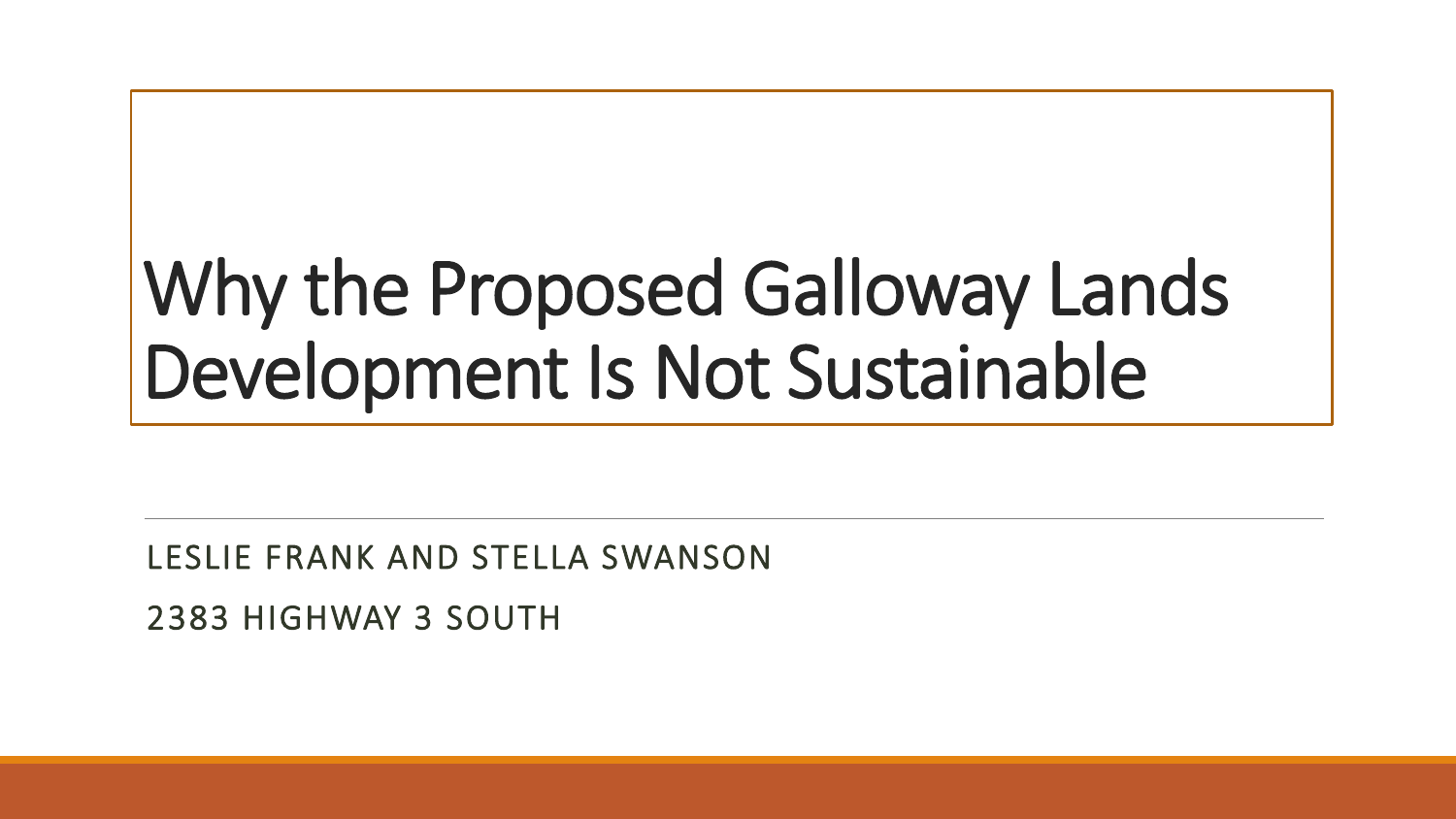# The Proposed Galloway Lands Development:

### **Does not meet specific, relevant OCP objectives**

## **Will contribute to cumulative effects, which are already high**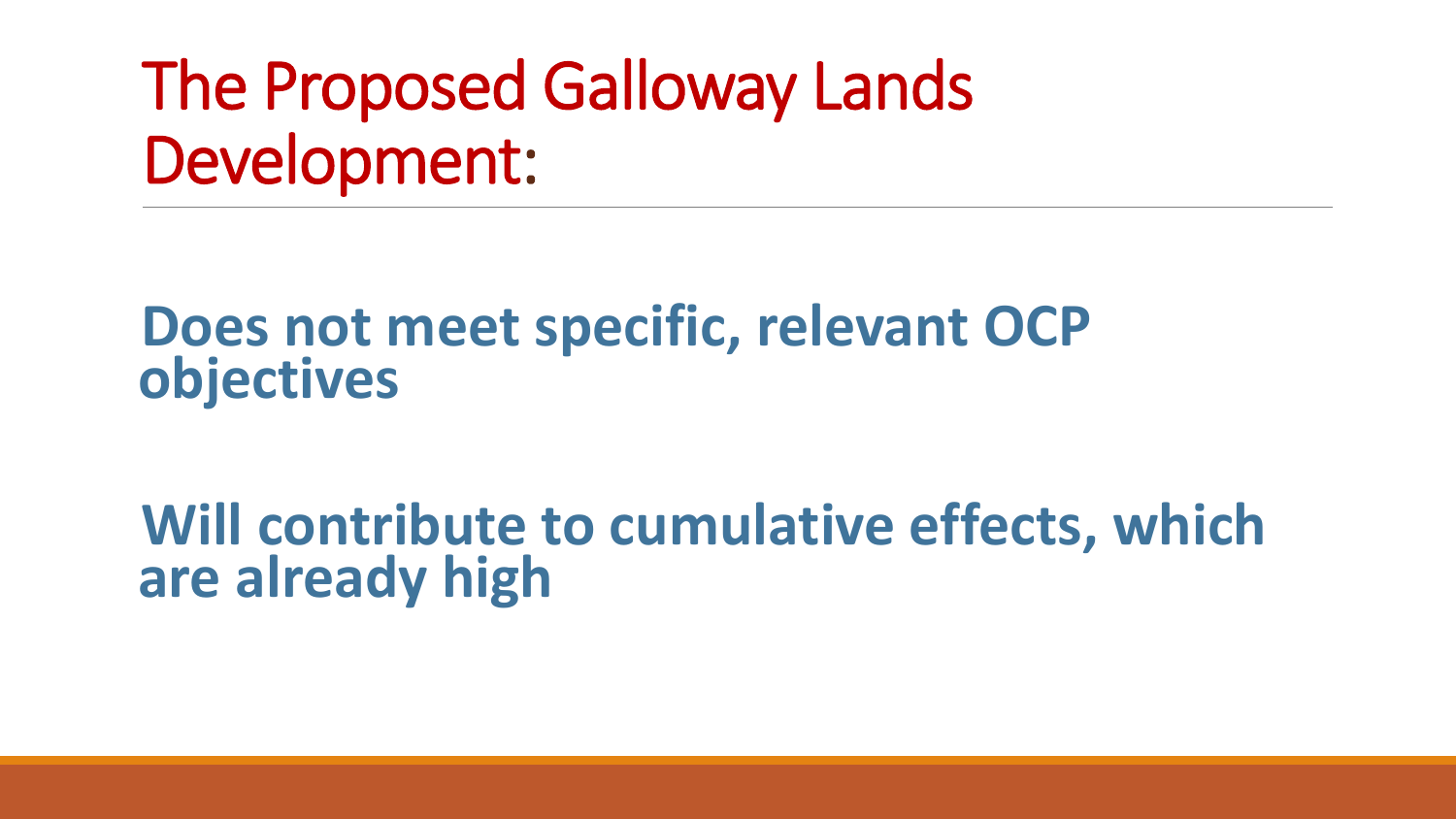*Maintain the rural and agricultural nature of the plan area by only considering new residential proposals if they are appropriately located and compatible with adjacent land uses so as not to compromise environmental and agricultural values.* 



### OCP Objective Galloway Lands Application

#### • **"Rural sprawl"**

- City of Fernie OCP identifies expansion areas which **"**provide opportunities to improve planning, promote efficient land use, provide greater transportation choices, reduce public servicing costs and reduce rural sprawl'. **The Galloway Lands are not among the identified expansion areas.**
- **The Application appears to assume the inevitability of development filling in the area between the City of Fernie and FAR**
- **Shift from rural character to residential and recreational use with accompanying increased pressure on environmental values (e.g. wildlife) from human disturbances**
- **Increased traffic, construction noise, resident activity noise, light pollution**
- **Decreased quality of experience for visitors and residents**
- **No benefit with respect to affordable housing in the Valley**

Figure 8

**Development on the Galloway Lands would create a strip of rural sprawl between the City of Fernie and FAR.**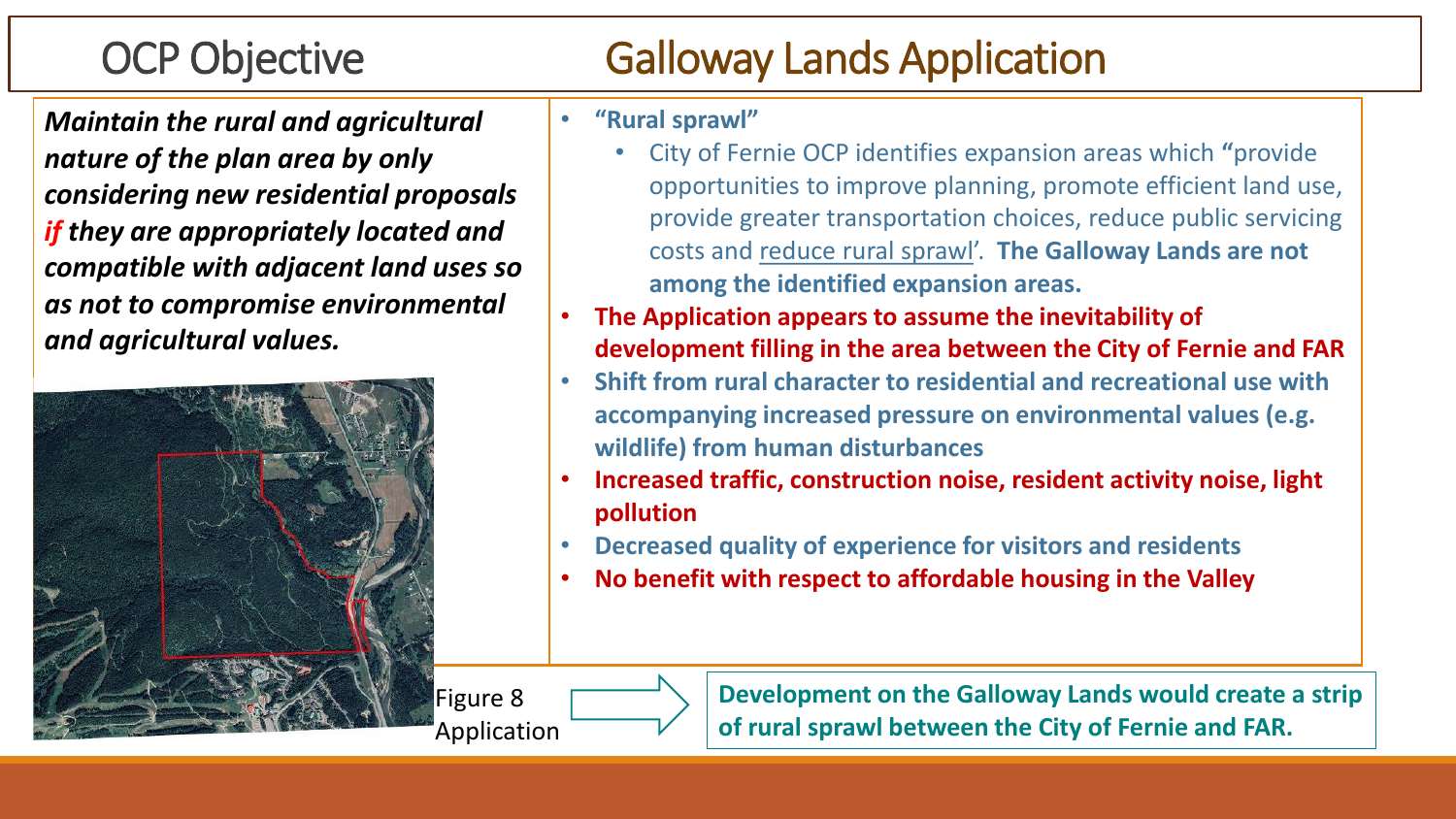#### OCP Objective Galloway Lands Application

*Land use planning and development activities will limit the fragmentation and contraction of wildlife habitat and preserve biodiversity*



- **"An approach to laying out subdivisions so that a significant percentage of buildable uplands is permanently protected in such a manner as to create interconnected networks of conservation lands." (Randall Arendt)**
	- **Lizard Creek valley would be the primary corridor left , leaving limited interconnections**
- **"This is primarily a design approach for conserving existing natural and cultural resources, although a limited amount of active recreation is permissible. " (Randall Arendt)**
	- **High potential for increased recreational use with resulting increased pressures on environmental values**

**Do we really understand the effects these connectivity corridors would have on wildlife? The extent to which boundaries of conservation areas match species' movement corridors must be understood if effects are to be managed.** 

Figure 13 of Application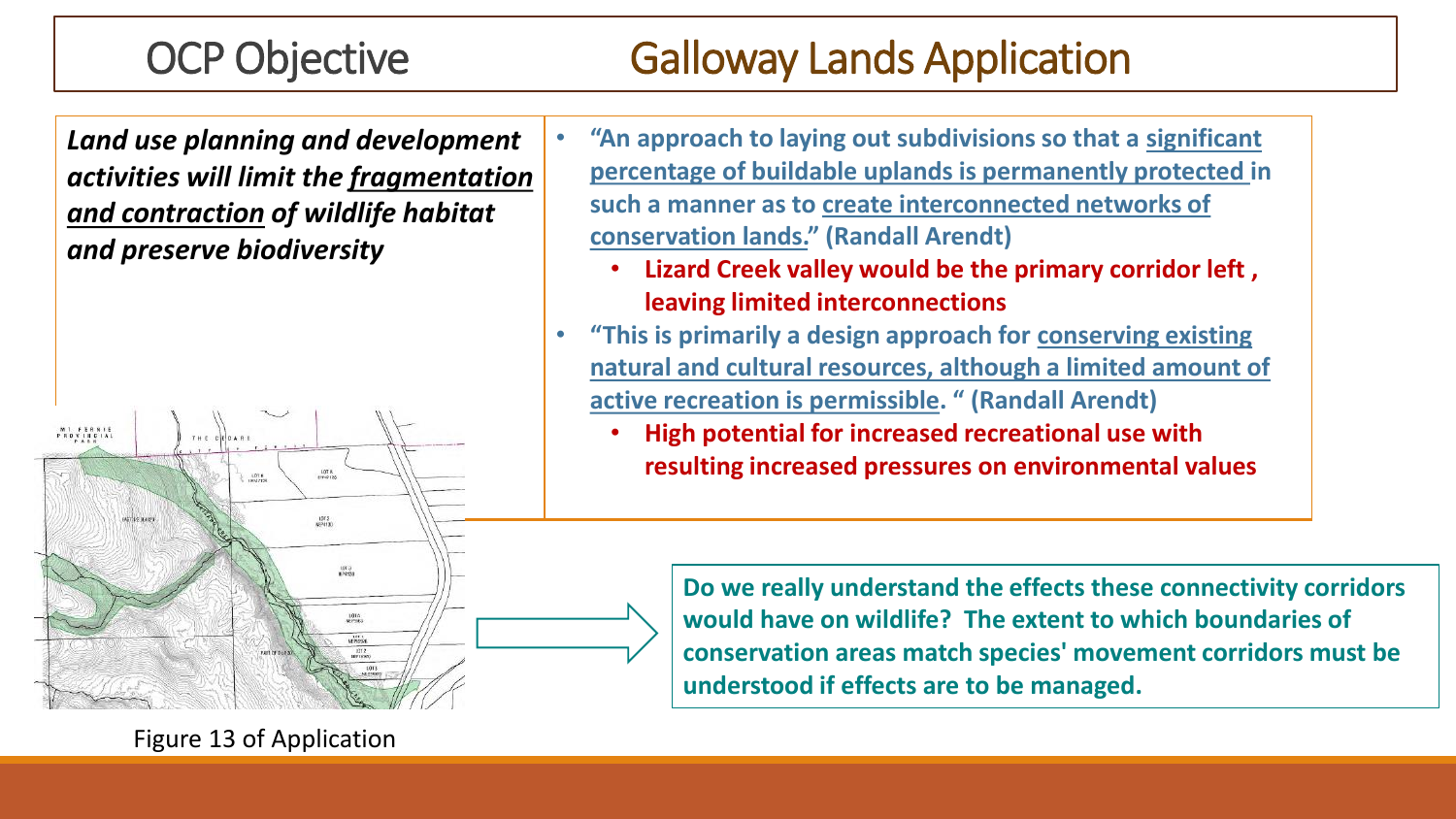#### **Yellow lines = Primary wildlife trails through Frank/Swanson property.**

- Movement is not just in the creek valley. Trails and tracks observed in all 4 seasons.
- Directly observed species include black and grizzly bear, moose, elk, mule deer, whitetail deer, lynx, fox, coyote.
- The combination of 74 Galloway Lands homesites plus the Cedars, the Lizard Creek subdivision and the proposed Gallup subdivision will add up to substantial risk of bottlenecks and diversion of wildlife away from their preferred movement corridors

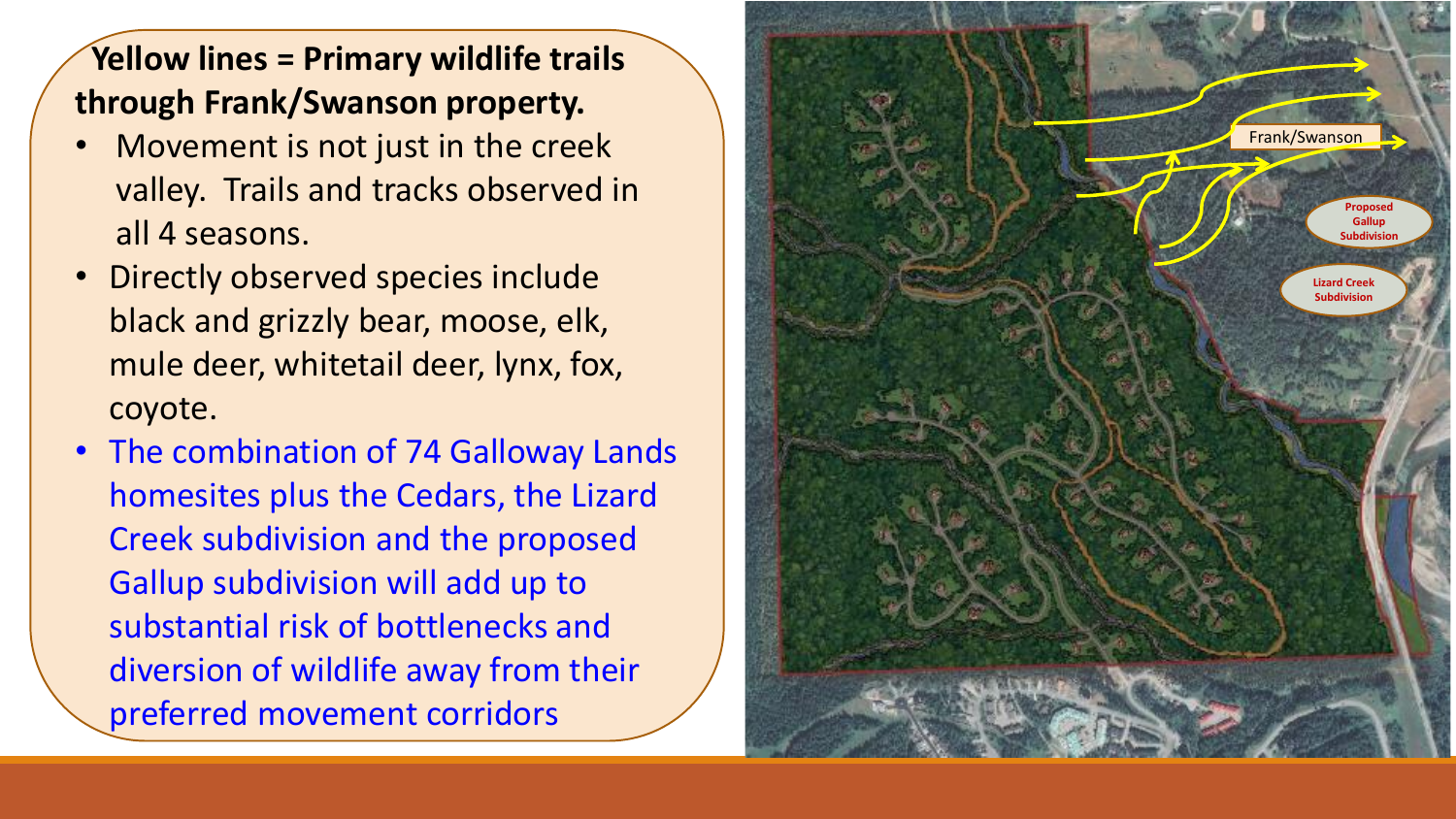#### OCP Objective Galloway Lands Application

*Important and unique ecosystem features such as riparian areas….. will be preserved for the long-term benefit of wildlife, to maintain ecological resiliency, and to protect ecosystem services for area residents. Species-atrisk …..will be maintained and enhanced.* 

- **"The "area from top of bank to top of bank" of Lizard Creek is fully protected**
	- **What does this mean? Figure 11 does not show scale and the riparian setback appears to start partway down steep slopes**
	- **The Application does not include reference to assessment of riparian setback requirements conducted by a Qualified Environmental Professional**
	- **NOTE: BC Riparian Areas Regulations do not apply to the RDEK but RDEK can voluntarily use them**
- **Westslope cutthroat trout are Blue-listed in BC. No mention of maintenance or enhancement in the Application.**

**Riparian setbacks are not a one size fits all solution. For a stream as important as Lizard Creek, the setback should reflect the largest "Zone of Sensitivity" resulting from assessments of individual stream reaches.** (BC Riparian Regulation Assessment Methods).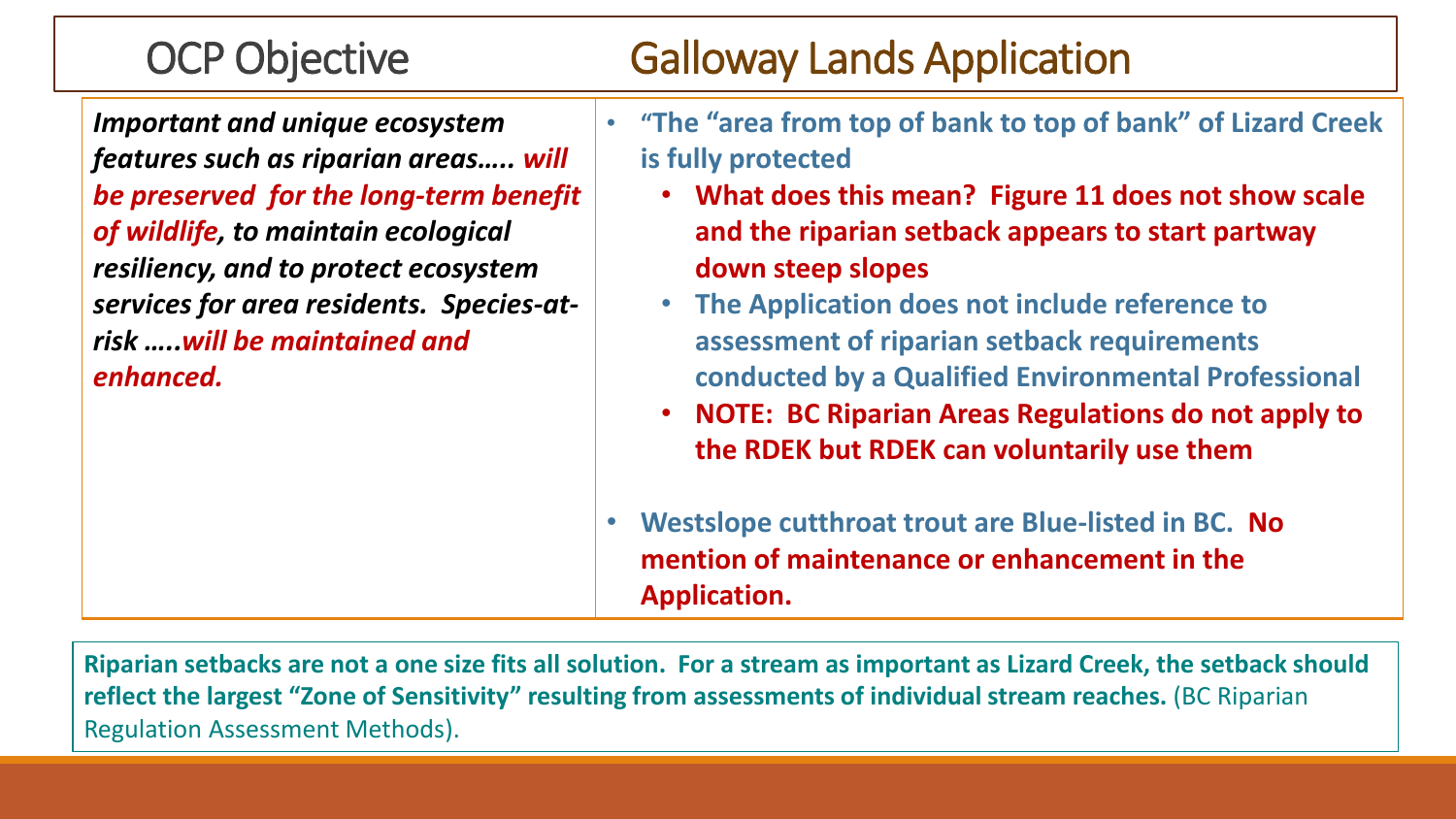## **Cumulative Effects**

"Human land use can provide economic and social benefits, but often results in potentially significant environmental, social, and cultural costs. To better understand and manage these benefits and costs, it is essential to assess the effects of land use against defined objectives or targets so that future generations can continue to enjoy cultural, economic, environmental, and social benefits**. In practice, effects of land use are usually assessed on a project-by-project basis. However, this approach can underestimate the total impact of all land uses in a region, because many small uses, each affecting only a small fraction of the entire area of interest, can act cumulatively** resulting in cumulative environmental impact. For this reason, it is preferable to assess environmental impact by measuring the cumulative effects of all land uses and natural disturbance--past, present, and future." (Elk Valley Cumulative Effects Assessment and Management Report 2018)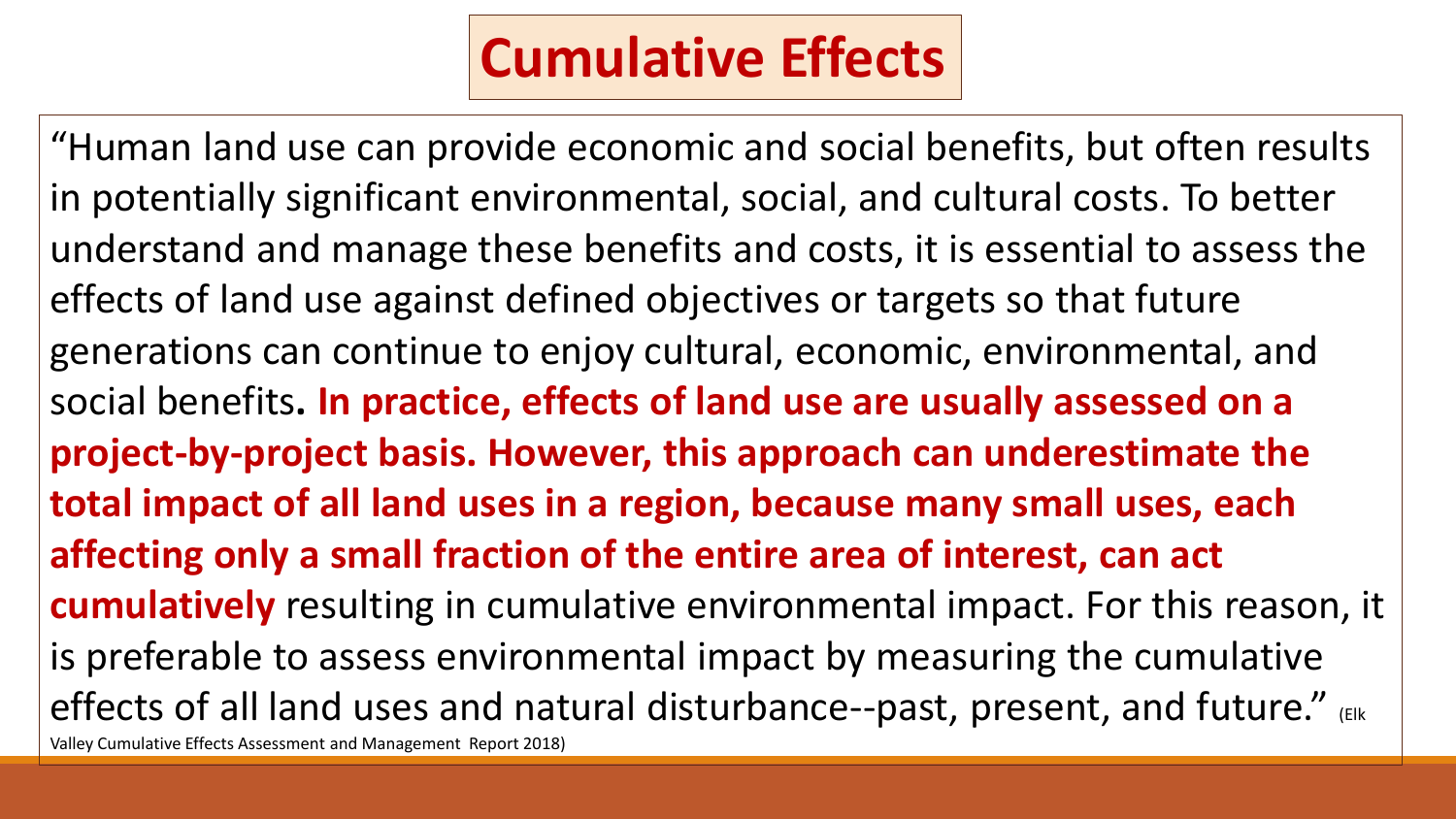### **Cumulative Effects: High Hazard Will Get Even Higher**

#### **Findings of the Elk Valley Cumulative Effects Assessment and Management Report (CEMF)**

- ❑ **High hazard to grizzly bears across most of the central and southern Elk Valley – including the Galloway Lands**
	- The Galloway Lands are in an area of "high movement corridor potential" and are immediately adjacent to core grizzly bear habitat

#### ❑ **High hazard to streams due to existing road density and landscape changes**

• "Future scenarios with higher density developments coupled with climate change-related effects on stream temperatures, pest outbreaks, and incidence and severity of wild fires could represent substantial changes in the Valley streams" (Elk Valley Cumulative Effects Assessment and Management Report 2018)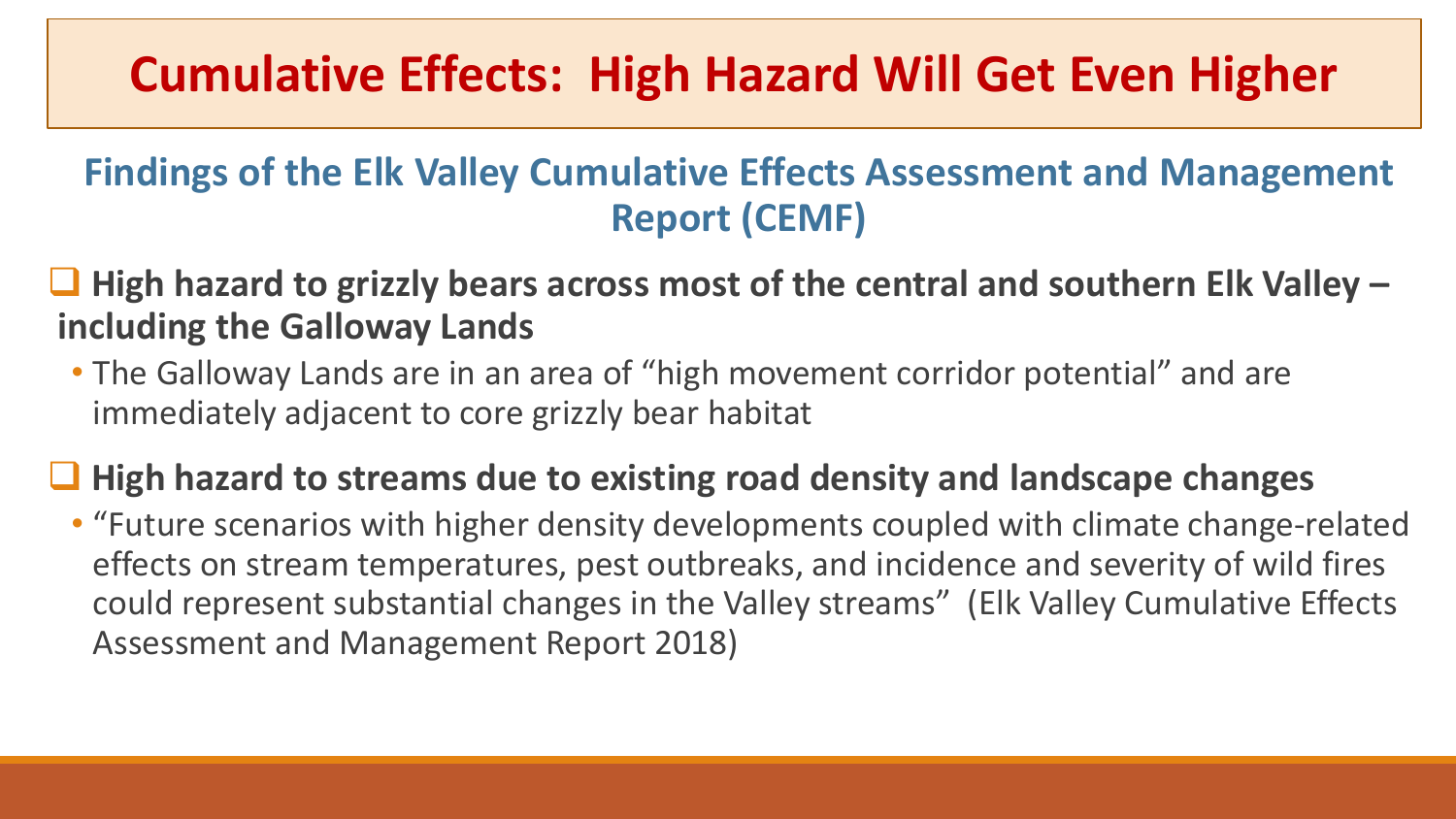# Risk of Cumulative Effects on Lizard Creek

Due To:

- Increased road density
- 74 septic systems
- Water withdrawals from aquifers which may discharge to Lizard Creek, reducing inflow to the creek at critical low-flow periods
- Stormwater discharge
- Increased human disturbance of streambanks and the streambed due to activities such as formation of informal trails and the building of in-stream weirs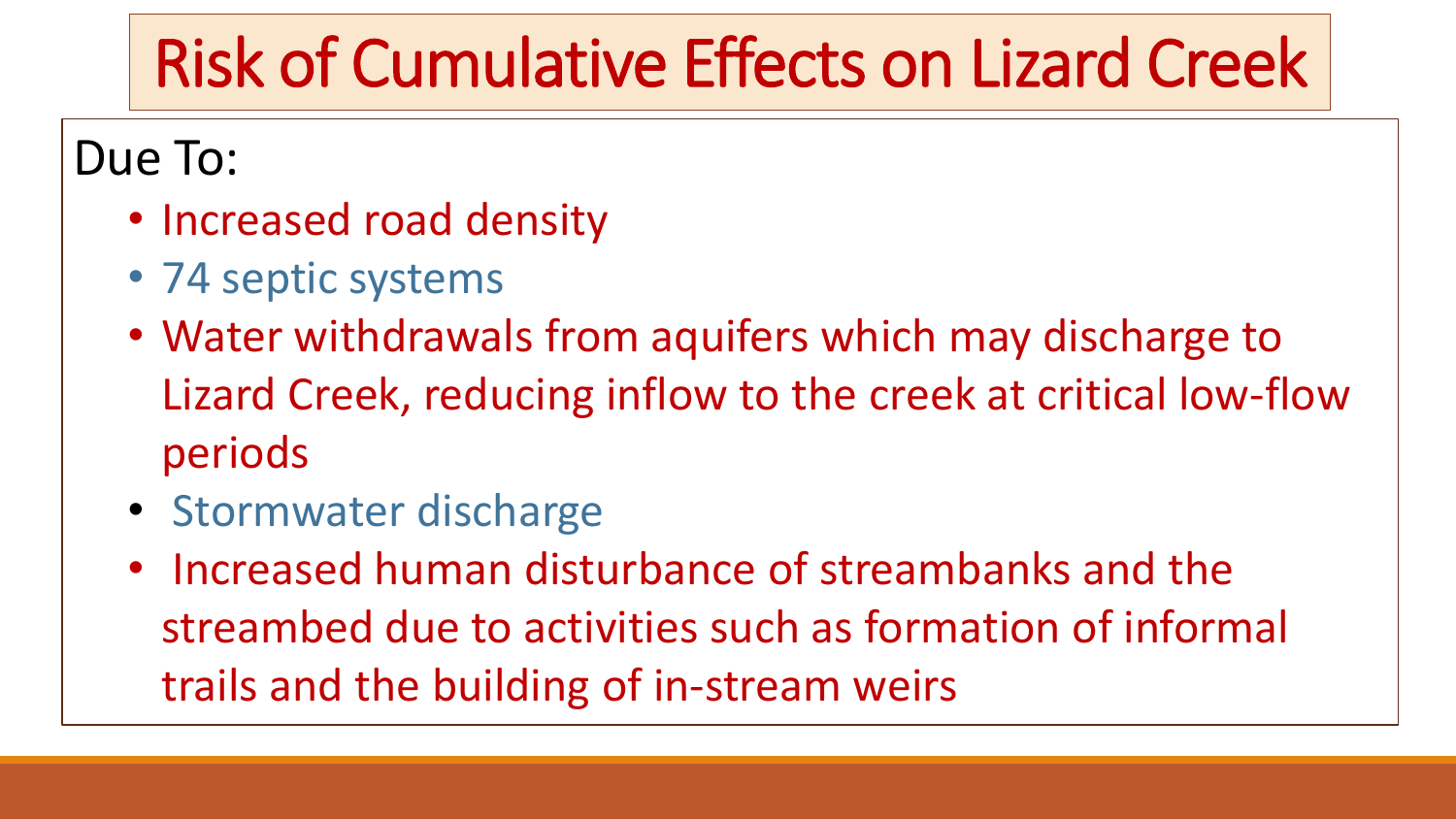# What's wrong with these pictures?



Hanging Culvert = blocks fish passage



Dirt trails = erosion and sedimentation



Even more roads and stream crossings